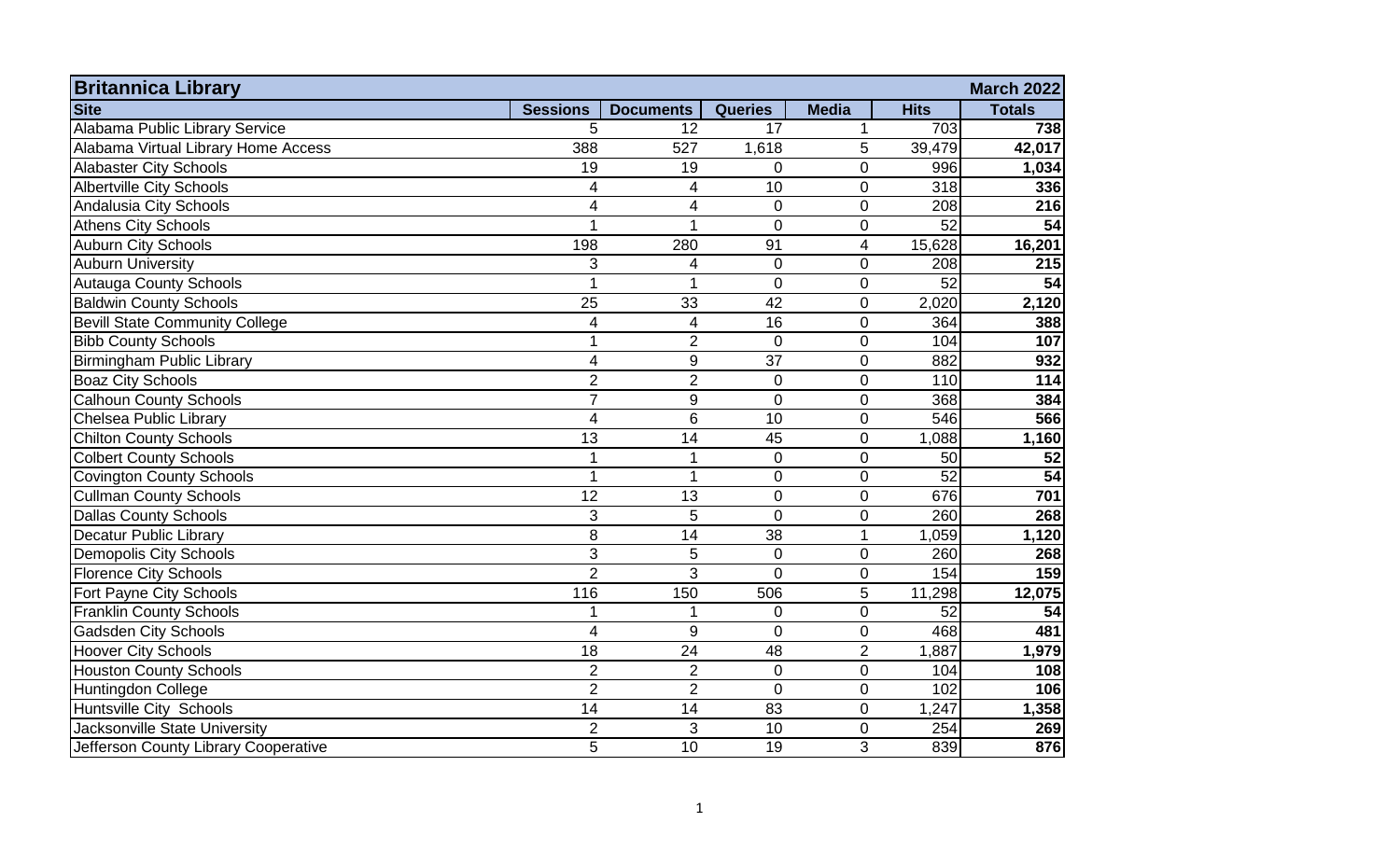| <b>Site</b>                           | <b>Sessions</b> | <b>Documents</b>        | <b>Queries</b> | <b>Media</b>   | <b>Hits</b>      | <b>Totals</b> |
|---------------------------------------|-----------------|-------------------------|----------------|----------------|------------------|---------------|
| <b>Jefferson County Schools</b>       | 21              | 24                      | 3              | 0              | 1,339            | 1,387         |
| <b>Lauderdale County Schools</b>      | 82              | 86                      | 556            | $\overline{2}$ | 8,360            | 9,086         |
| Lee County Schools                    | 3               | 3                       | $\Omega$       | $\mathbf 0$    | 156              | 162           |
| <b>Limestone County Schools</b>       | 11              | 14                      | 0              | $\overline{0}$ | 728              | 753           |
| <b>Madison City Schools</b>           | 26              | 30                      | 72             | $\overline{0}$ | 2,150            | 2,278         |
| <b>Madison County Schools</b>         | $\overline{2}$  |                         | 3              | $\overline{0}$ | 113              | 119           |
| <b>Marion County Schools</b>          | 16              | 16                      | $\overline{0}$ | $\overline{0}$ | 832              | 864           |
| <b>Mobile County Schools</b>          | 38              | 48                      | 33             | $\mathbf 0$    | 2,623            | 2,742         |
| <b>Mobile Public Library</b>          | 4               | $\overline{4}$          | 26             | $\overline{4}$ | 661              | 699           |
| Montgomery City-County Public Library | $\overline{4}$  | 13                      | 21             | $\overline{0}$ | 1,075            | 1,113         |
| <b>Montgomery County Schools</b>      | 13              | 20                      | $\overline{0}$ | $\mathbf 0$    | 1,040            | 1,073         |
| <b>Morgan County Schools</b>          | 17              | 20                      | 18             | $\overline{0}$ | 1,367            | 1,422         |
| <b>Mountain Brook Schools</b>         |                 | -1                      | $\mathbf 0$    | $\overline{0}$ | 50               | 52            |
| <b>Muscle Shoals City Schools</b>     | 19              | 18                      | 36             | $\mathbf 0$    | 1,064            | 1,137         |
| Northwest Shoals Community College    | $\overline{2}$  | 12                      | 64             | $\mathbf 0$    | 1,329            | 1,407         |
| <b>Opelika City Schools</b>           | 1               | $\mathbf 1$             | 0              | $\overline{0}$ | 52               | 54            |
| <b>Oxford City Schools</b>            | 1               | $\overline{1}$          | 0              | $\overline{0}$ | 52               | 54            |
| Pelham City School System             | 6               | $6\phantom{1}$          | 14             | $\overline{0}$ | 510              | 536           |
| <b>Phenix City Schools</b>            | 5               | $6\phantom{1}$          | 10             | $\overline{0}$ | 387              | 408           |
| Phenix City-Russell County Library    | $\mathbf 0$     | $\mathbf 0$             | 0              | $\overline{0}$ | $\Omega$         |               |
| <b>Pickens County Schools</b>         | 3               | 3                       | 0              | $\overline{0}$ | 156              | 162           |
| <b>Piedmont City Schools</b>          | $\overline{1}$  | 1                       | $\overline{0}$ | $\overline{0}$ | 52               | 54            |
| <b>Piedmont Public Library</b>        | $\overline{0}$  | $\overline{0}$          | $\overline{0}$ | $\overline{0}$ | 0                | $\mathbf 0$   |
| Pike County Schools                   | $\overline{0}$  | $\overline{0}$          | $\overline{0}$ | $\overline{0}$ | $\overline{0}$   | $\mathbf{0}$  |
| <b>Pike Road City Schools</b>         | $6\phantom{1}$  | $6\phantom{1}$          | $\overline{0}$ | $\overline{0}$ | $\overline{312}$ | 324           |
| <b>Randolph County Schools</b>        | $6\phantom{1}$  | $\overline{7}$          | $\overline{0}$ | $\overline{0}$ | 364              | 377           |
| <b>Russell County Schools</b>         | $\overline{2}$  | 3                       | $\overline{0}$ | $\overline{0}$ | 177              | 182           |
| <b>Russellville City Schools</b>      | 1               | $\overline{1}$          | $\overline{0}$ | $\overline{0}$ | 52               | 54            |
| <b>Saraland City Schools</b>          | $\overline{2}$  | $\overline{2}$          | 0              | $\overline{0}$ | 104              | 108           |
| <b>Shelby County Schools</b>          | 164             | 194                     | $\overline{0}$ | $\mathbf 0$    | 10,038           | 10,396        |
| St. Clair County Schools              | 20              | 35                      | 141            | $\mathbf 0$    | 2,641            | 2,837         |
| <b>Sylacauga City Schools</b>         | 1               | $\overline{1}$          | $\overline{0}$ | $\overline{0}$ | 52               | 54            |
| <b>Talladega County Schools</b>       | $6\phantom{1}$  | 13                      | 113            | $\overline{0}$ | 2,024            | 2,156         |
| <b>Tallassee City Schools</b>         | 1               |                         | 0              | $\overline{0}$ | 52               | 54            |
| <b>Thomasville City Schools</b>       | 4               | $\overline{\mathbf{4}}$ | 25             | $\overline{0}$ | 365              | 398           |